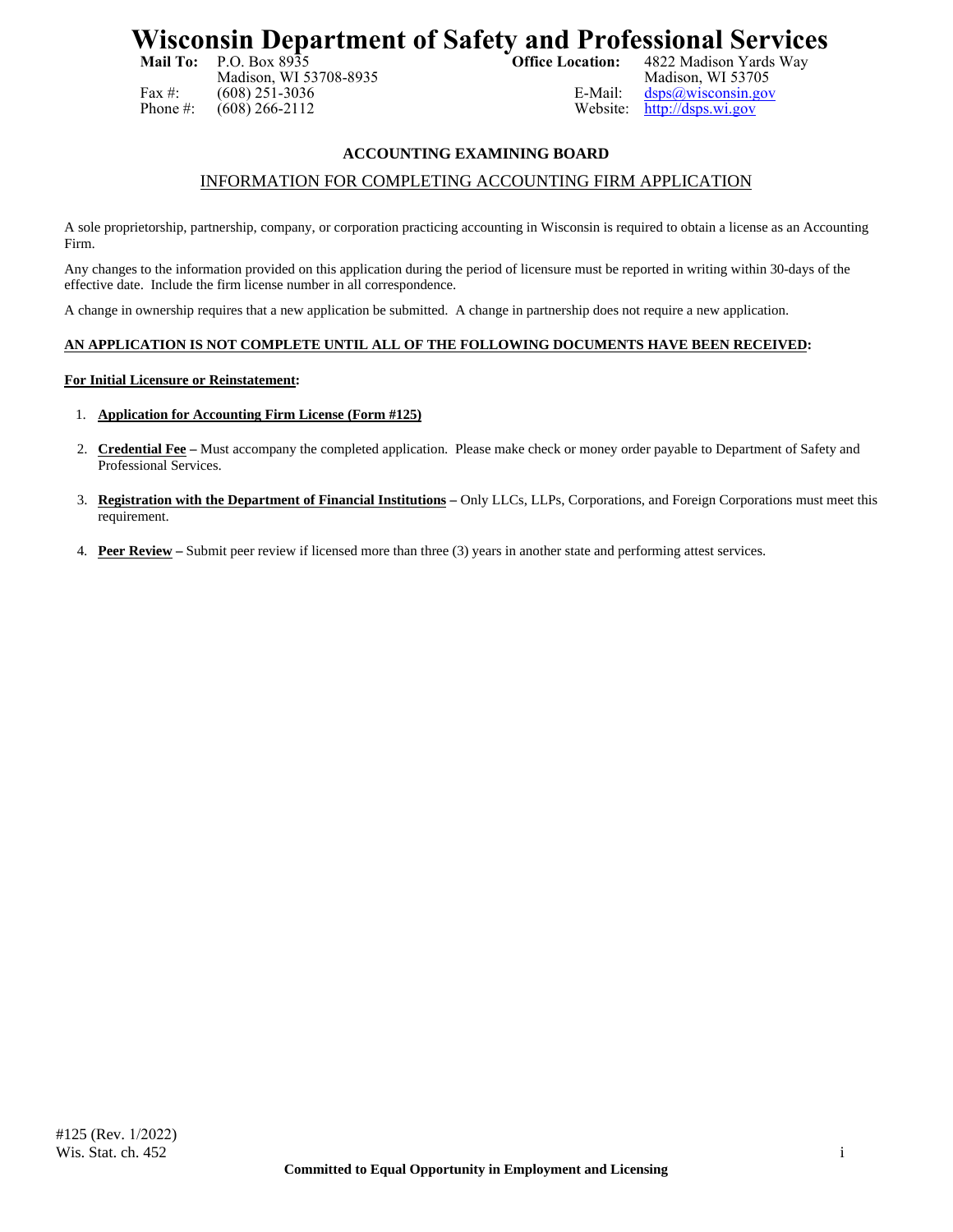# **Wisconsin Department of Safety and Professional Services**

FAX #: (608) 251-3036 E-Mail: dsps@wisconsin.gov Phone #: (608) 266-2112 Website: http://dsps.wi.gov

**Mail To:** P.O. Box 8935 **Ship To:** 4822 Madison Yards Way Madison, WI 53708-8935 Madison, WI 53705

### **ACCOUNTING EXAMINING BOARD**

#### APPLICATION FOR ACCOUNTING FIRM LICENSE

| PLEASE TYPE OR PRINT IN INK                                                                                                                                 |                                                                                                                                                                                                                                                         |                                           |         |                     | Under Wisconsin law, the Department must deny your application if you are liable for delinguent State Taxes or Child Support (Wis. Stat. §§ 440.12 and 440.13).<br>Your name, address, telephone number, and email address are available to the public. Check box to withhold address, |
|-------------------------------------------------------------------------------------------------------------------------------------------------------------|---------------------------------------------------------------------------------------------------------------------------------------------------------------------------------------------------------------------------------------------------------|-------------------------------------------|---------|---------------------|----------------------------------------------------------------------------------------------------------------------------------------------------------------------------------------------------------------------------------------------------------------------------------------|
| <b>Firm's Name</b>                                                                                                                                          |                                                                                                                                                                                                                                                         | $\Box$                                    |         |                     | telephone number, and email address from lists of 10 or more credential holders (Wis. Stat. § 440.14).<br><b>Business FEIN#</b>                                                                                                                                                        |
| Firm's Mailing Address (street)                                                                                                                             |                                                                                                                                                                                                                                                         |                                           | (city)  |                     | (zip code)<br>(state)                                                                                                                                                                                                                                                                  |
| <b>Type of Firm:</b>                                                                                                                                        | $\Box$ Proprietorship<br>$\Box$ Partnership                                                                                                                                                                                                             | $\Box$ Corporation<br>Service Corporation |         |                     | Limited Liability Company (LLC)<br>□ Limited Liability Partnership (LLP)                                                                                                                                                                                                               |
| <b>Address</b> (street)                                                                                                                                     |                                                                                                                                                                                                                                                         | (city)                                    | (state) | (zip code)          | <b>Daytime Telephone Number</b>                                                                                                                                                                                                                                                        |
|                                                                                                                                                             | <b>List below the addresses of each office located in Wisconsin</b> (Attach additional sheet(s) if necessary.):                                                                                                                                         |                                           |         |                     |                                                                                                                                                                                                                                                                                        |
| <b>Office Address (street)</b>                                                                                                                              |                                                                                                                                                                                                                                                         | (city)                                    | (state) | (zip code)          | <b>Daytime Telephone Number</b>                                                                                                                                                                                                                                                        |
| <b>Office Address (street)</b>                                                                                                                              |                                                                                                                                                                                                                                                         | (city)                                    | (state) | (zip code)          | <b>Daytime Telephone Number</b>                                                                                                                                                                                                                                                        |
| <b>Office Address (street)</b>                                                                                                                              |                                                                                                                                                                                                                                                         | (city)                                    | (state) | (zip code)          | <b>Daytime Telephone Number</b>                                                                                                                                                                                                                                                        |
| <b>Office Address (street)</b>                                                                                                                              |                                                                                                                                                                                                                                                         | (city)                                    | (state) | (zip code)          | <b>Daytime Telephone Number</b>                                                                                                                                                                                                                                                        |
|                                                                                                                                                             | Has the Firm ever been licensed in Wisconsin as an Accounting Firm?                                                                                                                                                                                     |                                           |         | Yes<br>$\mathsf{L}$ | $\Box$ No<br>If yes, list your credential number:                                                                                                                                                                                                                                      |
| <b>E-mail Address</b>                                                                                                                                       |                                                                                                                                                                                                                                                         |                                           |         |                     |                                                                                                                                                                                                                                                                                        |
| <b>Name of Closing Firm</b>                                                                                                                                 |                                                                                                                                                                                                                                                         | <b>License Number</b>                     |         | <b>Closing Date</b> | If you are closing a currently licensed firm with the opening of this firm, list the name, license number, and closing date of the closing firm.                                                                                                                                       |
| <b>Initial Credential Fee</b><br>$\Box$<br>\$43.00 Total Fee Attached<br>ப<br>\$43.00 Renewal Fee<br>\$25.00 Late Renewal Fee<br>\$68.00 Total Fee Attached | <b>APPLICATION FEES: Please check applicable box. Make check payable to DSPS</b><br>and attach to this application. To pay by credit card see Form $#3071$ .<br><b>Reinstatement Credential Fee</b> (for a credential expired more than five (5) years) |                                           |         |                     | For Receipting Use Only (3)                                                                                                                                                                                                                                                            |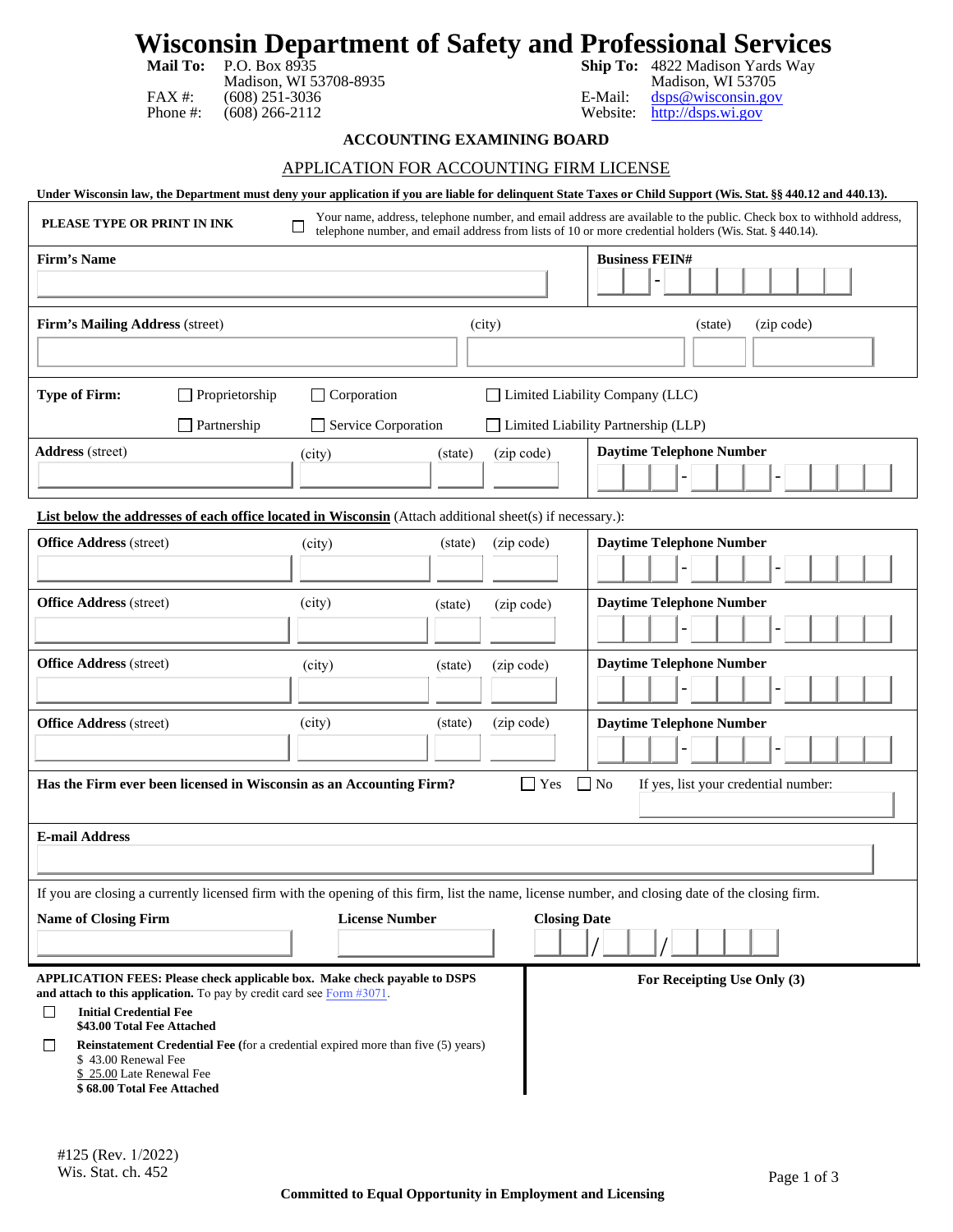# **Wisconsin Department of Safety and Professional Services**

Most types of business entities (including those formed under the laws of another state or country) must file documents with the Wisconsin Department of Financial Institutions (DFI). To confirm your status, you must first contact DFI at 608-261-7577 or at www.wdfi.org/corporations, then **check one** of the statements below:

- $\Box$  The Business Entity identified above is required by law to file documents with the Department of Financial Institutions in order to engage in business in Wisconsin and I certify that the documents have been filed, as required, and that the Business Entity has met current legal requirements to engage in business in Wisconsin, and has completed the Convictions and Pending Charges (**Form #2252**), if applicable
- The Business Entity identified above **has not filed documents**, as described above, with another Wisconsin agency, because the Business Entity is not required to do so.

| If the firm does not have an office in Wisconsin or is rendering professional services via an Internet site, identify below the location of the firm and the<br>Certified Public Accountant(s) designated as the manager(s) for Wisconsin engagements. |                                                                                                                                                                                                                                                                                                                                                                                                                                                                                                                          |        |         |                       |                                                                                                                                                           |                         |  |  |  |
|--------------------------------------------------------------------------------------------------------------------------------------------------------------------------------------------------------------------------------------------------------|--------------------------------------------------------------------------------------------------------------------------------------------------------------------------------------------------------------------------------------------------------------------------------------------------------------------------------------------------------------------------------------------------------------------------------------------------------------------------------------------------------------------------|--------|---------|-----------------------|-----------------------------------------------------------------------------------------------------------------------------------------------------------|-------------------------|--|--|--|
| <b>Firm Location</b> (street)                                                                                                                                                                                                                          |                                                                                                                                                                                                                                                                                                                                                                                                                                                                                                                          | (city) | (state) | (zip code)            | <b>Daytime Telephone Number</b>                                                                                                                           |                         |  |  |  |
|                                                                                                                                                                                                                                                        |                                                                                                                                                                                                                                                                                                                                                                                                                                                                                                                          |        |         |                       |                                                                                                                                                           |                         |  |  |  |
|                                                                                                                                                                                                                                                        | <b>Certified Public Accountant Name</b><br><b>Daytime Telephone Number</b>                                                                                                                                                                                                                                                                                                                                                                                                                                               |        |         |                       |                                                                                                                                                           |                         |  |  |  |
|                                                                                                                                                                                                                                                        | (zip code)<br><b>Office Address (street)</b><br>(city)<br>(state)<br><b>State Licensed in</b>                                                                                                                                                                                                                                                                                                                                                                                                                            |        |         |                       |                                                                                                                                                           |                         |  |  |  |
|                                                                                                                                                                                                                                                        | additional sheets if necessary.)                                                                                                                                                                                                                                                                                                                                                                                                                                                                                         |        |         |                       | List the names and addresses of all persons who are Certified Public Accountants and hold a financial interest or hold voting rights in the firm. (Attach |                         |  |  |  |
|                                                                                                                                                                                                                                                        |                                                                                                                                                                                                                                                                                                                                                                                                                                                                                                                          |        |         |                       |                                                                                                                                                           |                         |  |  |  |
|                                                                                                                                                                                                                                                        | (Attach additional sheets if necessary.)                                                                                                                                                                                                                                                                                                                                                                                                                                                                                 |        |         |                       | List the names and addresses of all persons who are not Certified Public Accountants and have a financial interest or hold voting rights in the firm.     |                         |  |  |  |
|                                                                                                                                                                                                                                                        |                                                                                                                                                                                                                                                                                                                                                                                                                                                                                                                          |        |         |                       |                                                                                                                                                           |                         |  |  |  |
|                                                                                                                                                                                                                                                        | rules of the Wisconsin Accounting Examining Board.                                                                                                                                                                                                                                                                                                                                                                                                                                                                       |        |         |                       | Designate a Wisconsin Certified Public Accountant to be the individual responsible for the firm's compliance with Wis. Stat. ch. 442 and Administrative   |                         |  |  |  |
|                                                                                                                                                                                                                                                        | <b>Name of Designated CPA</b>                                                                                                                                                                                                                                                                                                                                                                                                                                                                                            |        |         | <b>License Number</b> |                                                                                                                                                           |                         |  |  |  |
|                                                                                                                                                                                                                                                        |                                                                                                                                                                                                                                                                                                                                                                                                                                                                                                                          |        |         |                       |                                                                                                                                                           |                         |  |  |  |
|                                                                                                                                                                                                                                                        | <b>ANSWER THE FOLLOWING QUESTIONS</b> (Attach additional sheet(s) if necessary.)                                                                                                                                                                                                                                                                                                                                                                                                                                         |        |         |                       |                                                                                                                                                           |                         |  |  |  |
| 1.                                                                                                                                                                                                                                                     | Has the firm or any of its officers ever surrendered, resigned, canceled, or been denied a professional license or other<br>$\Box$ Yes<br>  No<br>credential in Wisconsin, or any other jurisdiction? If yes, give details on an attached sheet, including the name of<br>the profession and the agency.                                                                                                                                                                                                                 |        |         |                       |                                                                                                                                                           |                         |  |  |  |
| 2.                                                                                                                                                                                                                                                     | Has any licensing or other credentialing agency ever taken any disciplinary action against the firm or any of its officers,<br>$\Gamma$ Yes<br>$\vert$ No<br>including but not limited to any warning, reprimand, suspension, probation, limitation, or revocation? If yes, attach a<br>sheet providing details about the action, including the name of the credentialing agency and date of action.                                                                                                                     |        |         |                       |                                                                                                                                                           |                         |  |  |  |
| 3.                                                                                                                                                                                                                                                     | Is disciplinary action pending against the firm or any of its officers in any jurisdiction? If yes, attach a sheet providing<br>$\Box$ Yes<br>$\vert$ No<br>details about pending action, including the name of the agency and status of action.                                                                                                                                                                                                                                                                         |        |         |                       |                                                                                                                                                           |                         |  |  |  |
| 4.                                                                                                                                                                                                                                                     | Has the firm or any of its officers ever been convicted of a misdemeanor, felony, or other violation of federal or state<br>$\Box$ Yes<br>$\Box$ No<br>law or does the firm or any of its officers have any felony, misdemeanor or other violation of federal or state law<br>charges pending against you in this state or any other? This includes convictions resulting from a plea of no contest, a<br>guilty plea, or verdict. If yes, submit Convictions and Pending Charges Form #2252 and required documentation. |        |         |                       |                                                                                                                                                           |                         |  |  |  |
| 5.                                                                                                                                                                                                                                                     | Is the firm or any of its offers incarcerated, on probation, or on parole for any conviction? If applicable, attach a sheet<br>$\Gamma$ Yes<br>$\vert$ No<br>providing details including the terms of incarceration and a copy of a report from your probation or parole<br>officer.                                                                                                                                                                                                                                     |        |         |                       |                                                                                                                                                           |                         |  |  |  |
| 6.                                                                                                                                                                                                                                                     | Is the firm or any of its officers registered or licensed in any other profession(s)? If yes, state what profession(s) and<br>$\Gamma$ Yes<br>$\Box$ No<br>in what state $(s)$ :                                                                                                                                                                                                                                                                                                                                         |        |         |                       |                                                                                                                                                           |                         |  |  |  |
| 7.                                                                                                                                                                                                                                                     | under:                                                                                                                                                                                                                                                                                                                                                                                                                                                                                                                   |        |         |                       | Has the firm or any of its officers ever been credentialed under any other name(s)? If yes, state name(s) credentialed                                    | $\Box$ Yes<br>$\Box$ No |  |  |  |